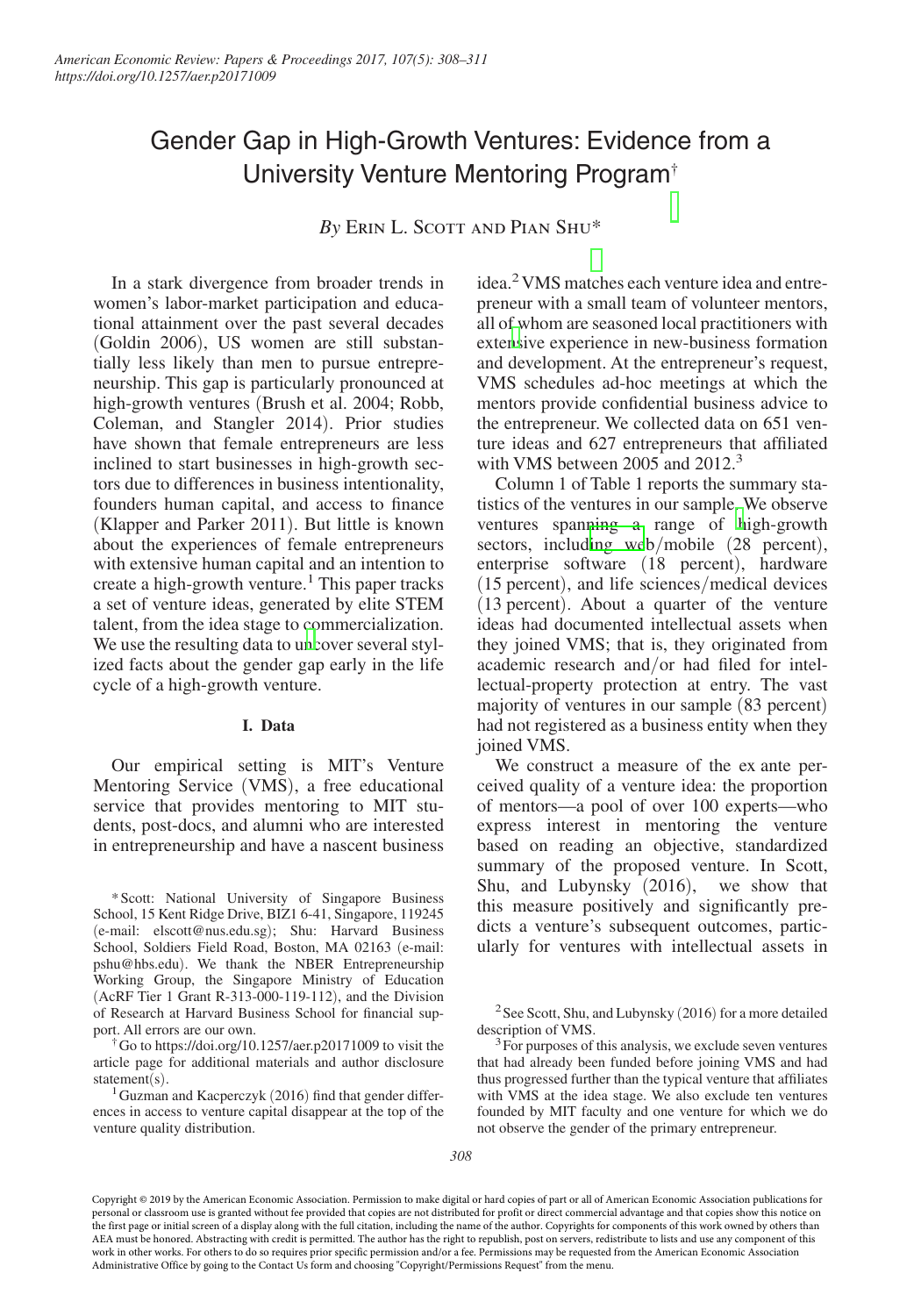<span id="page-1-0"></span>

| Sample                                    |              | Ventures by   | Ventures by     |      |
|-------------------------------------------|--------------|---------------|-----------------|------|
|                                           | All ventures | male founders | female founders | t    |
|                                           | (1)          | (2)           | (3)             | (4)  |
| Mean year the venture joined VMS          | 2009.9       | 2009.8        | 2010.4          | 3.15 |
| Mean month the venture joined VMS         | 6.5          | 6.5           | 6.5             | 0.07 |
| Industry sector                           |              |               |                 |      |
| Percent consumer web/mobile               | 28.0         | 28.3          | 26.6            | 0.37 |
| Percent enterprise software               | 17.8         | 18.4          | 15.3            | 0.81 |
| Percent hardware                          | 14.6         | 15.0          | 12.9            | 0.59 |
| Percent life sciences/medical devices     | 13.4         | 14.8          | 7.3             | 2.23 |
| Percent consumer products                 | 13.2         | 12.3          | 16.9            | 1.36 |
| Percent energy                            | 5.8          | 6.5           | 3.2             | 1.38 |
| Percent other                             | 7.2          | 4.7           | 17.7            | 5.12 |
| Entry characteristics                     |              |               |                 |      |
| Percent with intellectual assets at entry | 24.7         | 25.0          | 23.4            | 0.39 |
| Percent with business entity at entry     | 16.9         | 17.3          | 15.3            | 0.52 |
| <b>VMS-related variables</b>              |              |               |                 |      |
| Mean mentor interest (in percent)         | 4.44         | 4.44          | 4.46            | 0.08 |
| Mean number of mentor meetings            | 3.21         | 3.27          | 2.95            | 1.02 |
| Mean number of mentors met at least twice | 1.72         | 1.76          | 1.53            | 1.22 |
| Venture outcomes                          |              |               |                 |      |
| Percent full-time entrepreneur            | 46.4         | 48.0          | 39.5            | 1.71 |
| Percent angel/VC funding                  | 18.6         | 19.4          | 15.3            | 1.04 |
| Percent commercialization                 | 22.3         | 23.3          | 17.7            | 1.35 |
| <b>Observations</b>                       | 651          | 527           | 124             |      |

TABLE 1—SUMMARY STATISTICS OF VENTURES

research-and-development-intensive sectors, which consist of hardware, energy, and life sciences/medical devices. We exclude the alternative explanations that aggregate mentor interest systematically influences a venture's access to mentoring resources or the entrepreneur's effort. We also demonstrate that mentors are recognizing high-quality ideas as opposed to excluding nonserious ideas. Table 1 shows that the average venture idea receives interest from around 4.4 percent of the mentors. By the time we collected the data (August 2014), the average venture had had 3.2 meetings with VMS mentors and repeated interactions with 1.7 mentors.

We combine the rich archival data of VMS with web searches to construct three outcome measures that capture the growth and development of a venture by August 2014: receiving full-time commitment from founders, raising funding from angel investors and/or venture capitalists, and reaching commercialization. For around 46 percent of ventures, the entrepreneurs decided to commit full-time to their ventures. Around 19 percent of the ventures

in our sample have raised venture financing.[4](#page-1-1) Commercialization is defined as having recurring revenue and expenses associated with the sale of products and/or services in keeping with the company's business objective, which was achieved by nearly one-quarter of the ventures in our sample. Around 48 percent of commercialized ventures did so without raising angel/ VC funding.

We are able to collect more information beyond gender on 485 primary entrepreneurs. The average founder is around 31 years old at VMS entry. Around 65 percent of the founders majored in engineering (including computer science) during college; nearly 18 percent majored in science. Nearly 80 percent of the founders have a graduate degree at VMS entry; around 31 percent have an MBA degree; and around 29 percent hold a doctoral degree.

<span id="page-1-1"></span><sup>4</sup>Collectively, they raised over \$700 million in venture financing.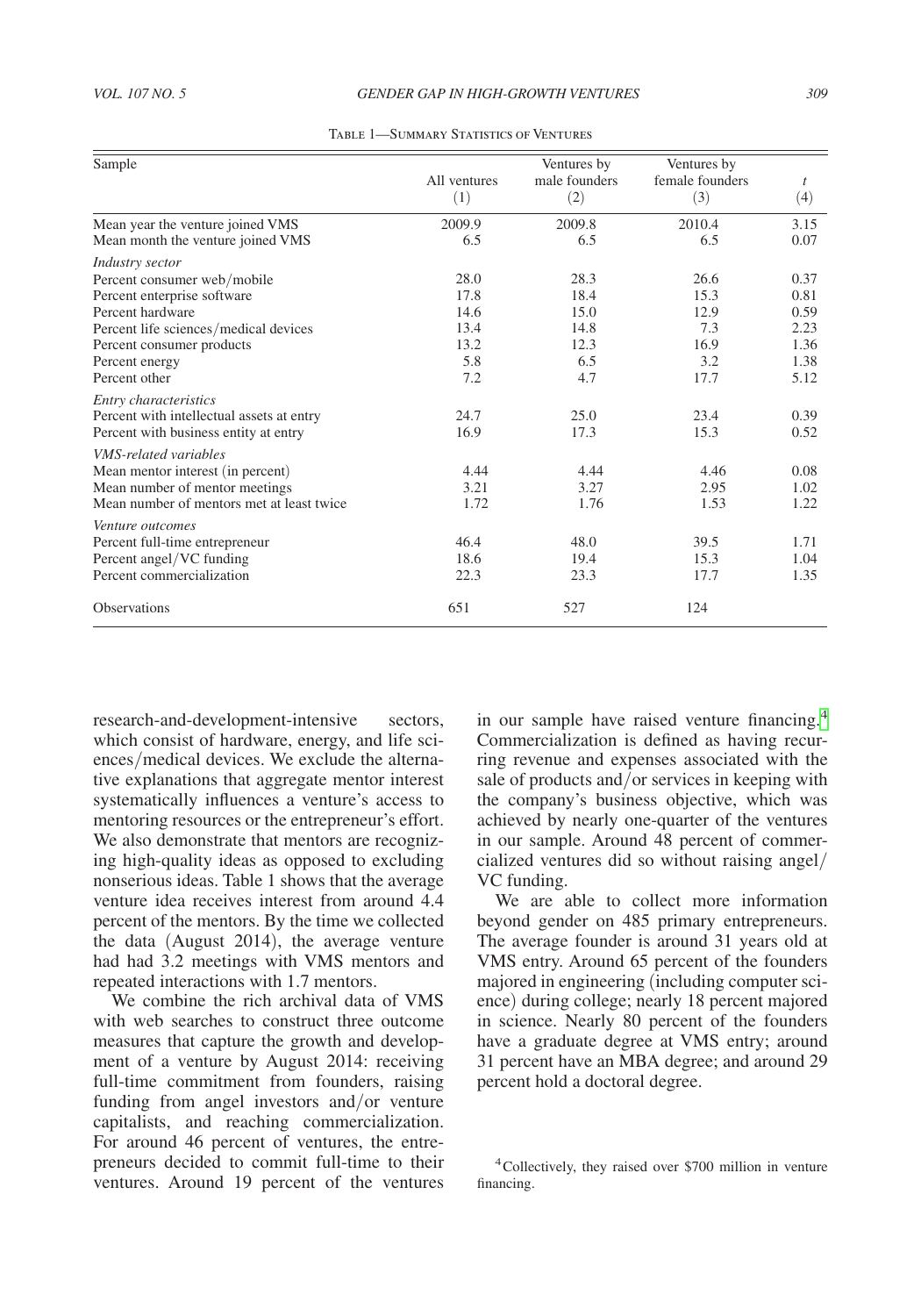#### **II. Gender Gap over the Venture Life Cycle**

During our sample period, 124 of the 651 early-stage venture ideas were brought to VMS by female founders; female-generated venture ideas grew from 11 percent of all ventures in 2005 to 25 percent in 2012. During the same sample period, by contrast, the percentage of females enrolled in undergraduate and graduate programs at MIT grew from 35 percent to 37 percent.[5](#page-2-0) Despite the dramatic increase in female founders, the continuing discrepancy between male and female founders attests to a gender gap among members of the MIT community seeking mentorship for their early-stage venture ideas.

Columns 2 and 3 of Table 1 compare ventures by the gender of their primary entrepreneurs; column 4 reports the *t*-statistics from a two-sample *t*-test for equal means.<sup>[6](#page-2-1)</sup> The primary difference between female- and male-generated early-stage venture ideas is the target industry sector. Ventures with female founders are more likely to target the consumer-products sector and significantly more likely to target "other" industry sectors, a classification that is composed primarily of consulting, nonprofit, and social-entrepreneurship ventures. Ventures with male and female founders do not differ significantly at entry by whether they possess intellectual assets or have formed a business entity. They also elicited similar levels of interest from mentors, indicating a lack of gender differences in idea quality.<sup>[7](#page-2-2)</sup> There are also no gender differences in the degree of interactions with mentors.

Table 1 shows that, on average, ventures with female founders are less likely to achieve subsequent venture outcomes: full-time commitment, angel/VC funding, and commercialization. These differences are primarily driven by venture age. Once we include dummies for year of affiliation with VMS as controls, we find no sta-

<span id="page-2-0"></span><sup>5</sup> Source: Enrollment and Degree Statistics from MIT Office of the Registrar: http://web.mit.edu/registrar/stats/

<span id="page-2-1"></span>(accessed March 24, 2017).<br><sup>6</sup>Some ventures with male primary entrepreneurs may have female cofounders, which we could not observe. These measurement errors could introduce attenuation bias in our estimation results of gender gaps.<br><sup>7</sup>The name of the primary entrepreneur is included in the

<span id="page-2-2"></span>summary that mentors receive; it is therefore possible for mentors to infer the gender of the primary entrepreneur.



Figure 1. Estimated Gender Gap over the Venture Life Cycle<sup>T</sup>

*Notes:* This figure plots the marginal effects and 95 percent confidence intervals from logit models with standard errors clustered by sector and year of affiliation with VMS. Each estimate plotted is from a separate regression where the dependent variable is whether the venture reaches a given milestone; the independent variable is whether the primary entrepreneur is female. The sample consists of ventures with intellectual assets at entry (solid line with dots) and ventures without intellectual assets at entry (dashed line with diamonds). All regressions include dummies for year and month of affiliation with VMS, sector, business entity at entry, aggregate mentor interest (quintile defined within a sector), number of mentor meetings (2–3, 4 or more), and number of mentors met at least twice  $(1-2, 3)$  or more).

tistically significant evidence of a gender gap in these outcome measures.

However, the lack of overall gender differences masks important heterogeneity in the sample. Figure 1 plots the estimated gender gap in outcome measures over the venture life cycle for two subsets of venture ideas, distinguished by whether the ventures possess intellectual assets at VMS entry. Among ventures without intellectual assets (three-quarters of the sample), female founders are less likely to reach all three milestones controlling for venture characteristics, initial idea quality, and interactions with VMS; gender differences in full-time commitment and commercialization are statistically significant. Importantly, the gender gap is already evident at the time of entrepreneurs' decision to commit full-time to their venture. Compared to ventures